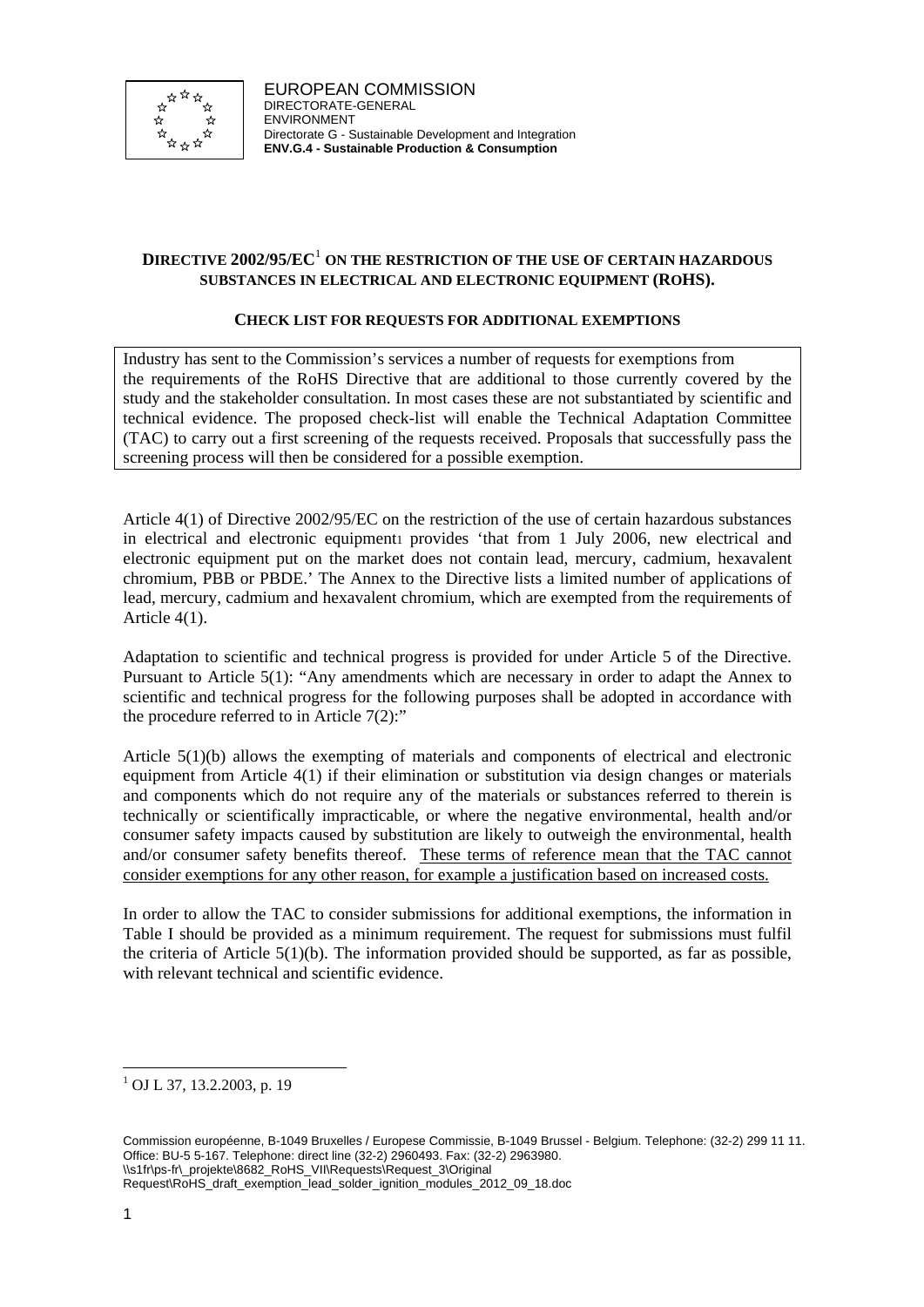# **TABLE I – CHECK LIST**

### **PROPOSALS FOR FURTHER EXEMPTIONS FROM THE REQUIREMENTS OF ARTICLE 4(1) OF DIRECTIVE 2002/95/EC FOR SPECIFIC APPLICATIONS OF LEAD, MERCURY, CADMIUM, HEXAVALENT CHROMIUM.**

# **Submitted by: Andreas Stihl AG & Co. KG**

| Criteria                                                                                                                                                                                                                                                                                                                                                                                                                                                                        | <b>Information:</b><br>Please provide supporting technical and scientific evidence                                                                                                                                                                                                                                                                                                                                                                                                                                                                                                                                                                                                                                                                                                                                                                                                                                                                                                                                                                                                                                                                                                                                                                                                                                        |
|---------------------------------------------------------------------------------------------------------------------------------------------------------------------------------------------------------------------------------------------------------------------------------------------------------------------------------------------------------------------------------------------------------------------------------------------------------------------------------|---------------------------------------------------------------------------------------------------------------------------------------------------------------------------------------------------------------------------------------------------------------------------------------------------------------------------------------------------------------------------------------------------------------------------------------------------------------------------------------------------------------------------------------------------------------------------------------------------------------------------------------------------------------------------------------------------------------------------------------------------------------------------------------------------------------------------------------------------------------------------------------------------------------------------------------------------------------------------------------------------------------------------------------------------------------------------------------------------------------------------------------------------------------------------------------------------------------------------------------------------------------------------------------------------------------------------|
| 1. Please indicate the specific<br>application for which the exemption is<br>requested and indicate a precise and<br>clear wording for the new exemption.                                                                                                                                                                                                                                                                                                                       | <b>Suggested wording:</b><br>Lead in solders for the ignition module and other electronic<br>engine controls mounted directly on or close to the cylinder of<br>hand-held engines (classes SH: 1, SH: 2, SH: 3 of 2002/88/EC)                                                                                                                                                                                                                                                                                                                                                                                                                                                                                                                                                                                                                                                                                                                                                                                                                                                                                                                                                                                                                                                                                             |
| Please describe the material/<br>component of the electrical and<br>electronic equipment that contains the<br>hazardous substance.<br>Please indicate the functionality of the<br>substance in the material of the<br>equipment.<br>Provide a detailed description of the<br>application which explains why the<br>restricted substance is currently<br>required or used.<br>Please indicate the quantity of the<br>hazardous substance present in the<br>whole equipment (Kg). | These classes of 2002/88/EC cover hand-held non-road mobile<br>machinery like chain saws and hedge trimmers.<br>The ignition module for small spark ignition engines has a compact<br>design and is located in direct proximity to the engine. Therefore it<br>has to withstand high vibrations $(> 80g)$ . It also has to operate<br>reliably in a broad temperature range reaching from cold weather<br>conditions up to the operating temperature of the engine $(-30^{\circ}$ C<br>$110^{\circ}$ C).<br>Especially the solder joints have to be suited for a high number of<br>temperature cycles between ambient temperature and operating<br>temperature. To withstand these harsh conditions, materials and<br>design had to be optimized and thoroughly tested. For additional<br>mechanical stability and protection against water, fuel and oil the<br>electronic circuits are sealed with epoxy resin.<br>Over the last years, STIHL invested in a considerable R&D effort to<br>include new electronic functions for the reduction of exhaust<br>emissions in the ignition module and minimize the failure rate at the<br>same time. We have now reached a failure rate that allows the<br>ignition module to have the same life-time as the product.<br>A typical ignition module contains about 0,75g lead. |
| 2. Please explain why the elimination<br>or substitution of the hazardous<br>substance via design changes of<br>materials and components is currently<br>technically or scientifically<br>impracticable.                                                                                                                                                                                                                                                                        | So far we have no reliable data on the use of lead-free solder in<br>ignition modules for small engines.<br>Lead-free solder differs from the solder used today in process<br>temperature $(20^{\circ}$ C higher), porosity and adhesion on the component.<br>The overall effect poses a high risk for a decrease of durability.<br>Comprehensive study is needed in production and the changed<br>components would have to undergo extensive field testing to<br>minimize the risk.                                                                                                                                                                                                                                                                                                                                                                                                                                                                                                                                                                                                                                                                                                                                                                                                                                      |
| 3. Please indicate if the negative                                                                                                                                                                                                                                                                                                                                                                                                                                              | The module would probably have to be replaced more often during                                                                                                                                                                                                                                                                                                                                                                                                                                                                                                                                                                                                                                                                                                                                                                                                                                                                                                                                                                                                                                                                                                                                                                                                                                                           |